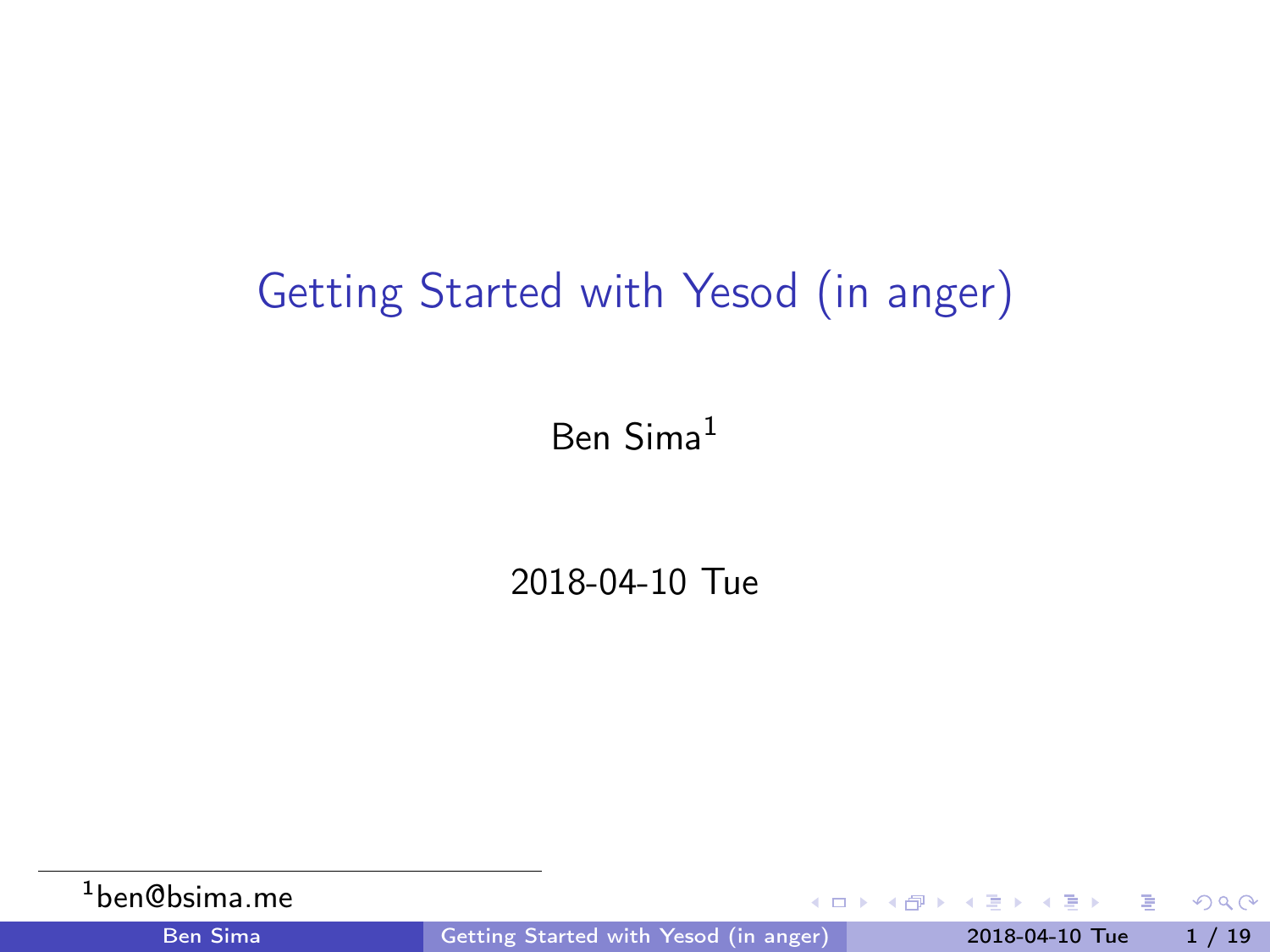#### Abstract

Haskell can be a complex, powerful, highly abstract language. Usually these are not features you want in web development, however. That's why popular frameworks in languages such as Ruby or Python emphasize, "simple", "easy" and "it just works". This talk will share with you a Haskell secret: coding for the web in Haskell can be clear, simple, and enjoyable to write, potentially even more so than in Ruby/Python. This talk will introduce the Yesod web framework and illustrate how Yesod's simple abstractions corral Haskell's complexity into an enjoyable and safe value-level language for web programming.

 $\Omega$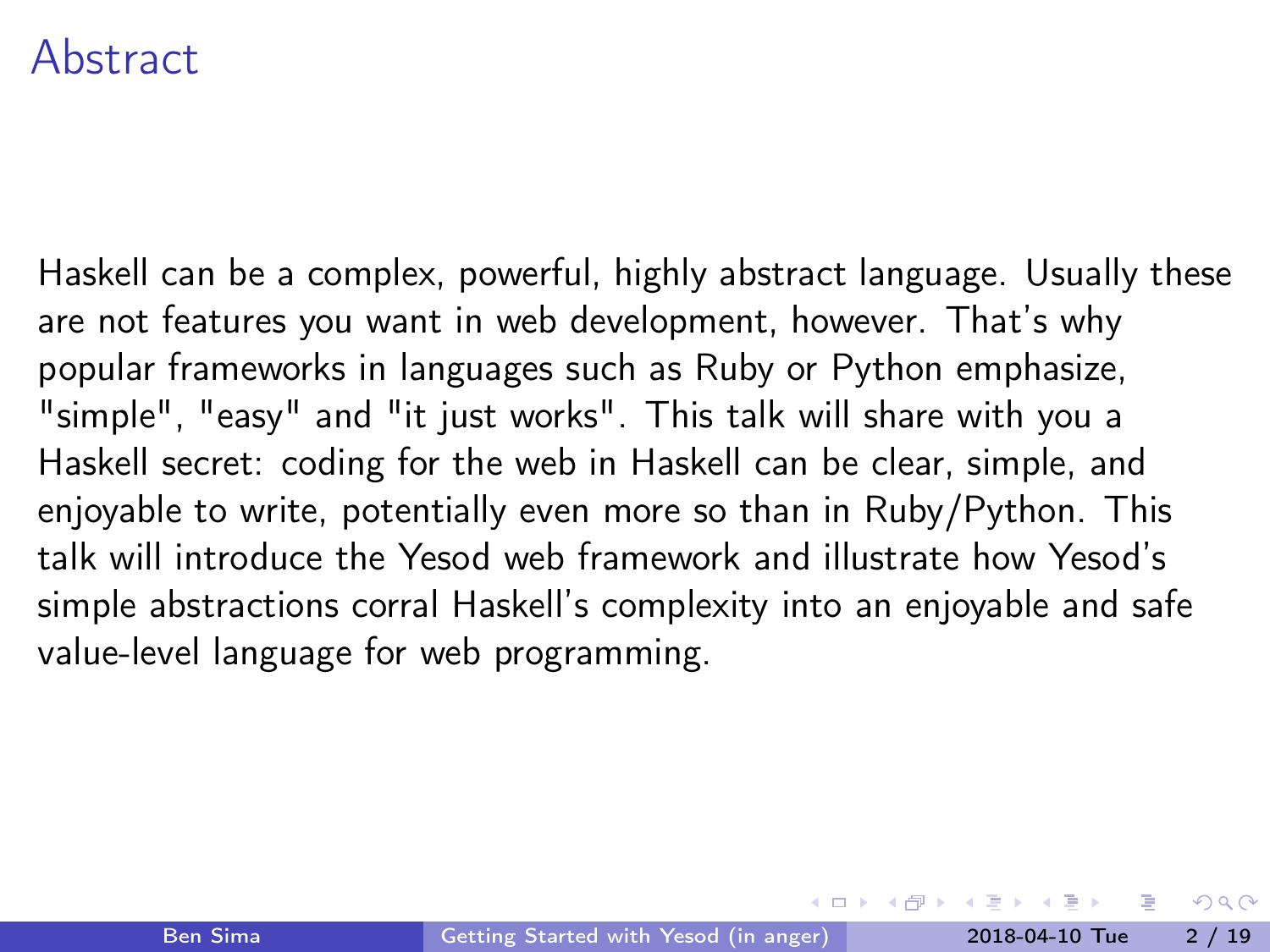### What is Yesod?

- web framework (MVC)
- set of libraries
- a few "DSL"s
- a typeclass(es)

4 **D** F

闹  $\rightarrow$  э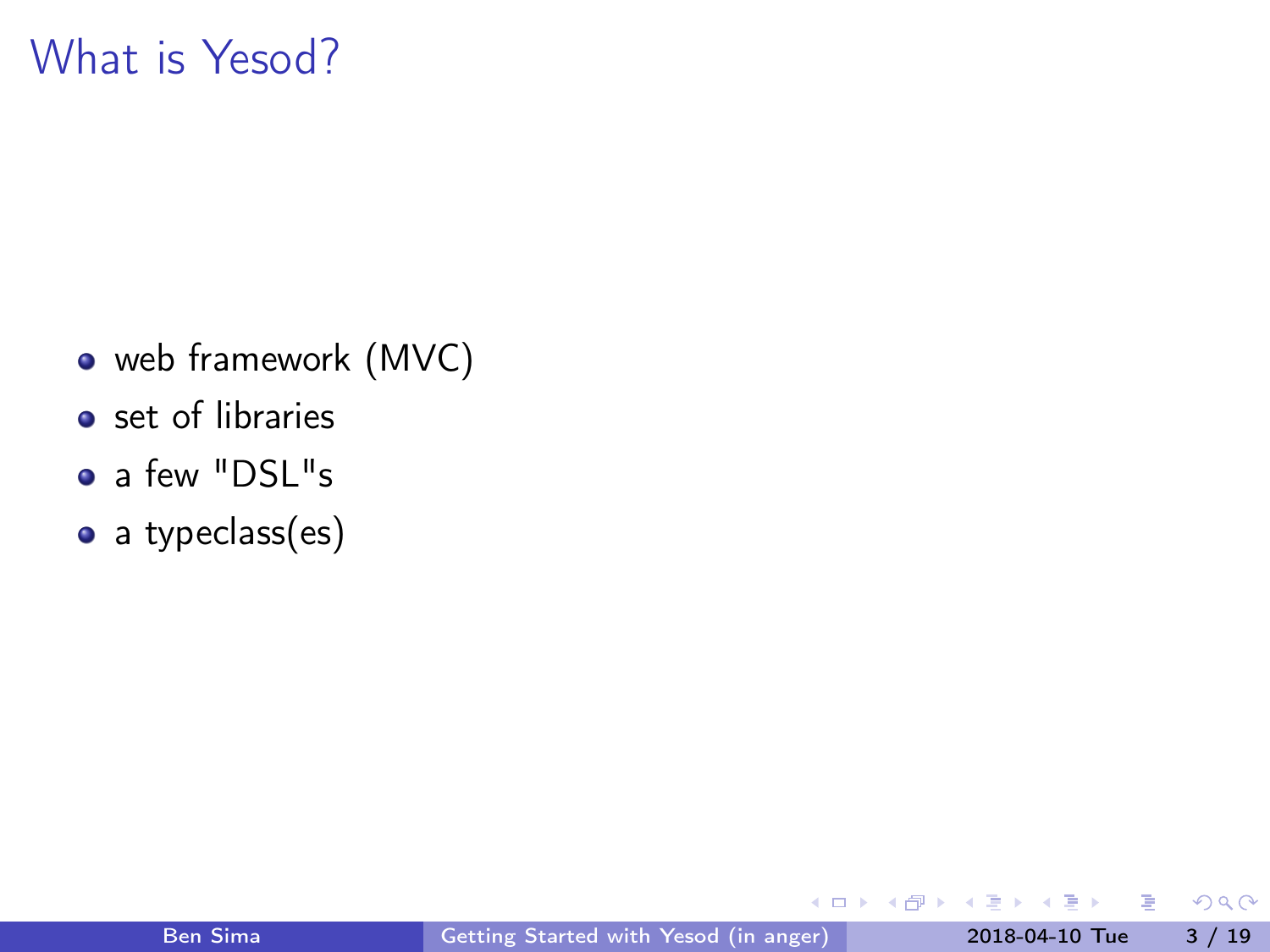## Pros and Cons of Yesod

- $\bullet$  + Batteries included
- + Established tech (SQL, HTML, forms, MVC)
- + Fast & reusable widgets
- $\bullet$  + Type safe routing, form validation, DB queries
- + Cross compilation? Mobile/desktop?
- $\bullet \pm i$ Query
- ± Opinionated
- $\bullet$  Non-SPA
- $\bullet$  SQL

 $200$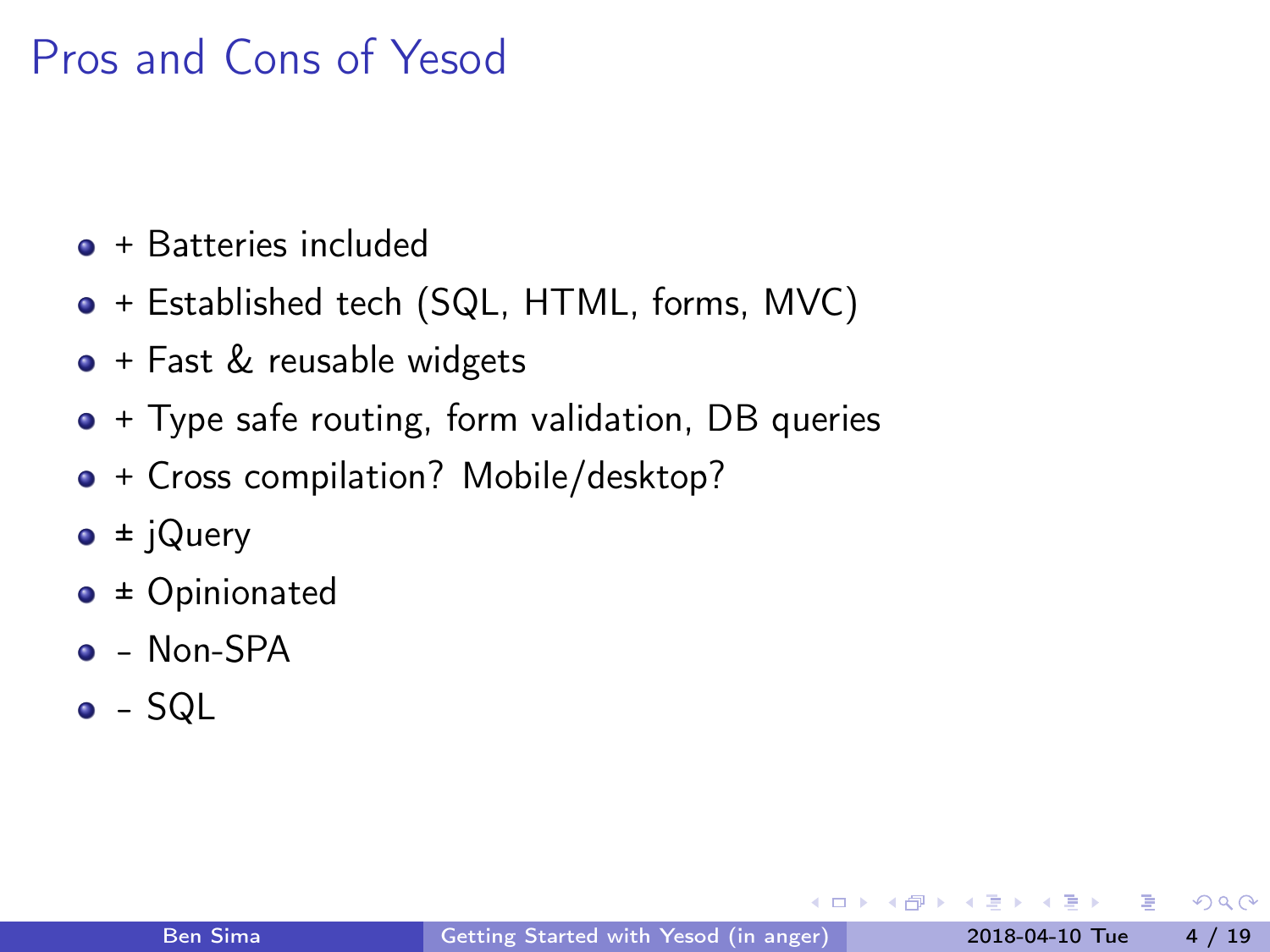### Alternatives

- [miso](https://haskell-miso.org/) or [reflex-dom](https://github.com/reflex-frp/reflex-platform)
	- $\blacktriangleright$  Haskell in the browser, GHCjs
- **o** [servant](http://haskell-servant.readthedocs.io/en/stable/)
	- $\blacktriangleright$  type-level routing
- [acid-state](https://github.com/acid-state/) [\(happstack\)](http://happstack.com/page/view-page-slug/1/happstack)
	- $\triangleright$  give ACID guarantees to any Haskell datatype
- [snap](http://snapframework.com/) / [scotty](https://github.com/scotty-web/scotty)
	- $\blacktriangleright$  lightweight "web frameworks"

 $\Omega$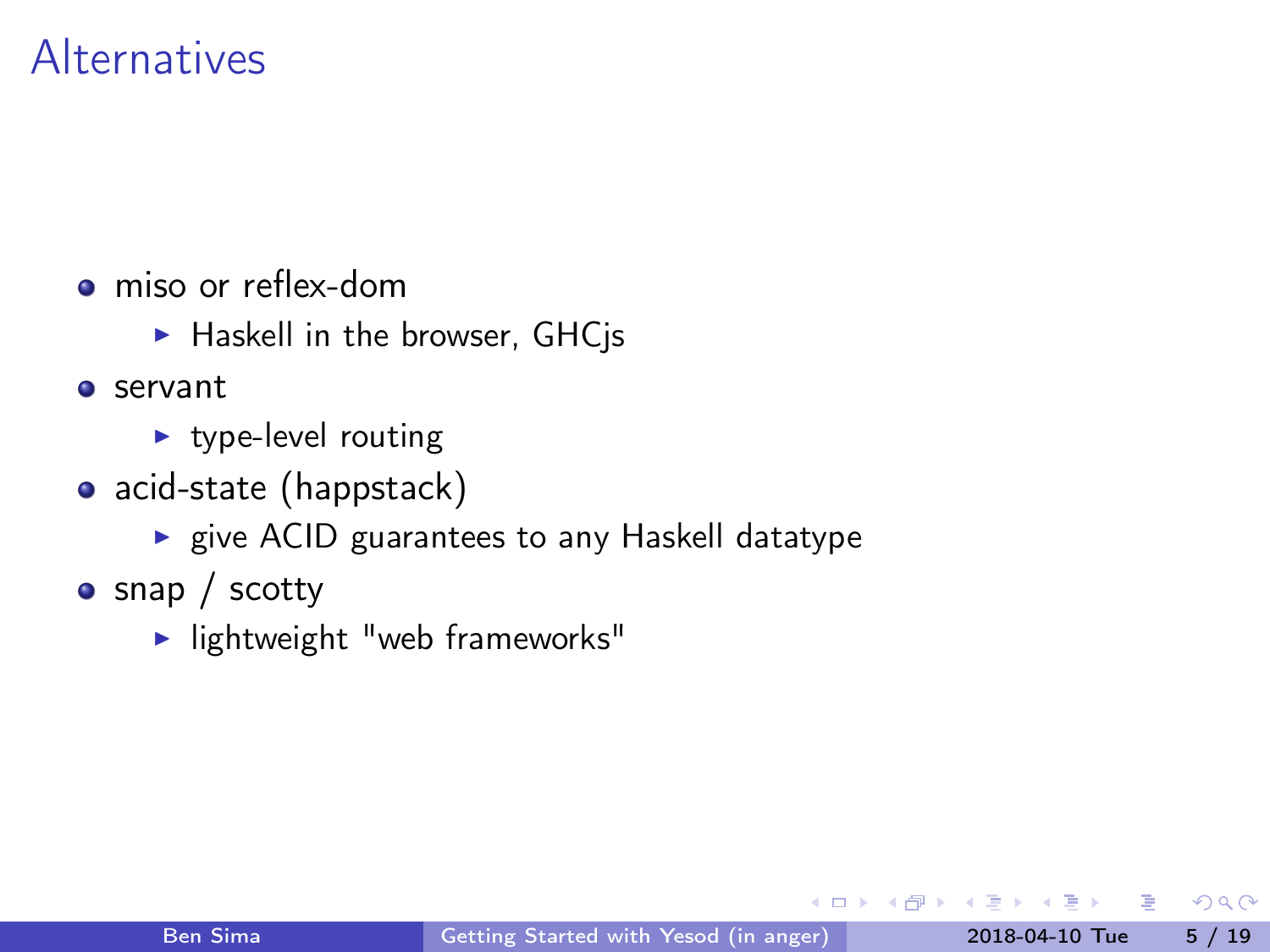Yesod architecture - MVC

src/ Handler/Home.hs Helper/Mailchimp.hs Settings.hs Application.hs Foundation.hs templates/ home.hamlet home.{lucius,cassius} home.julius config/ models routes settings.yml

÷.

**同下 4 三下 4** 

4 **D** F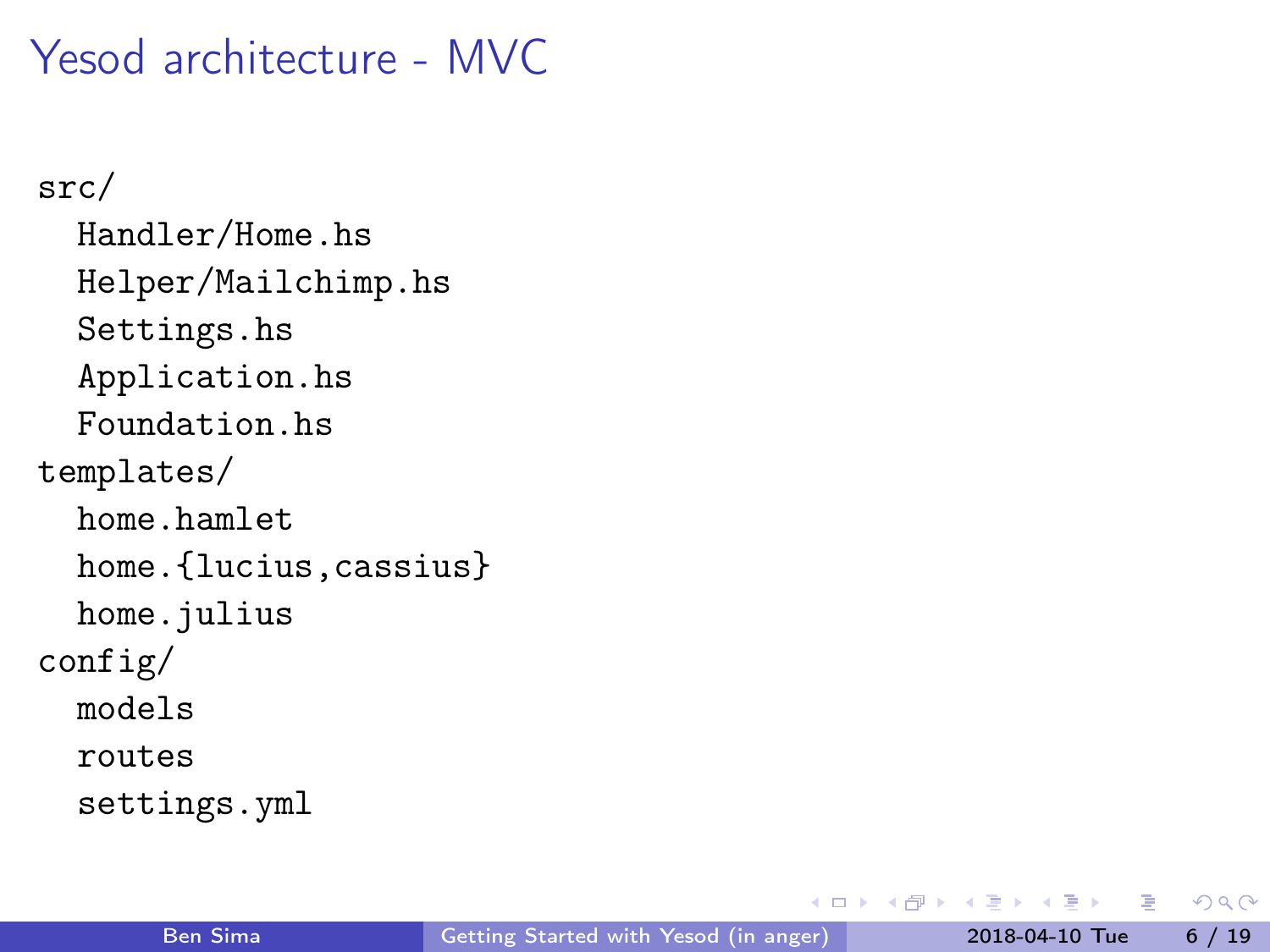# Model (Persistent)

#### Defining an example model

DSL: (config/models) Entry

author UserId content Markdown title Text Maybe pubdate UTCTime deriving Show Eq

User name Text

```
Generated Haskell
data Entry = Entry{ entryAuthor :: UserId
  , entryContent :: Markdown
  , entryTitle :: Maybe Text
  , entryPubdate :: UTCTime
  }
  deriving (Show, Eq, ...)
data User = User
  { userName :: Text }
```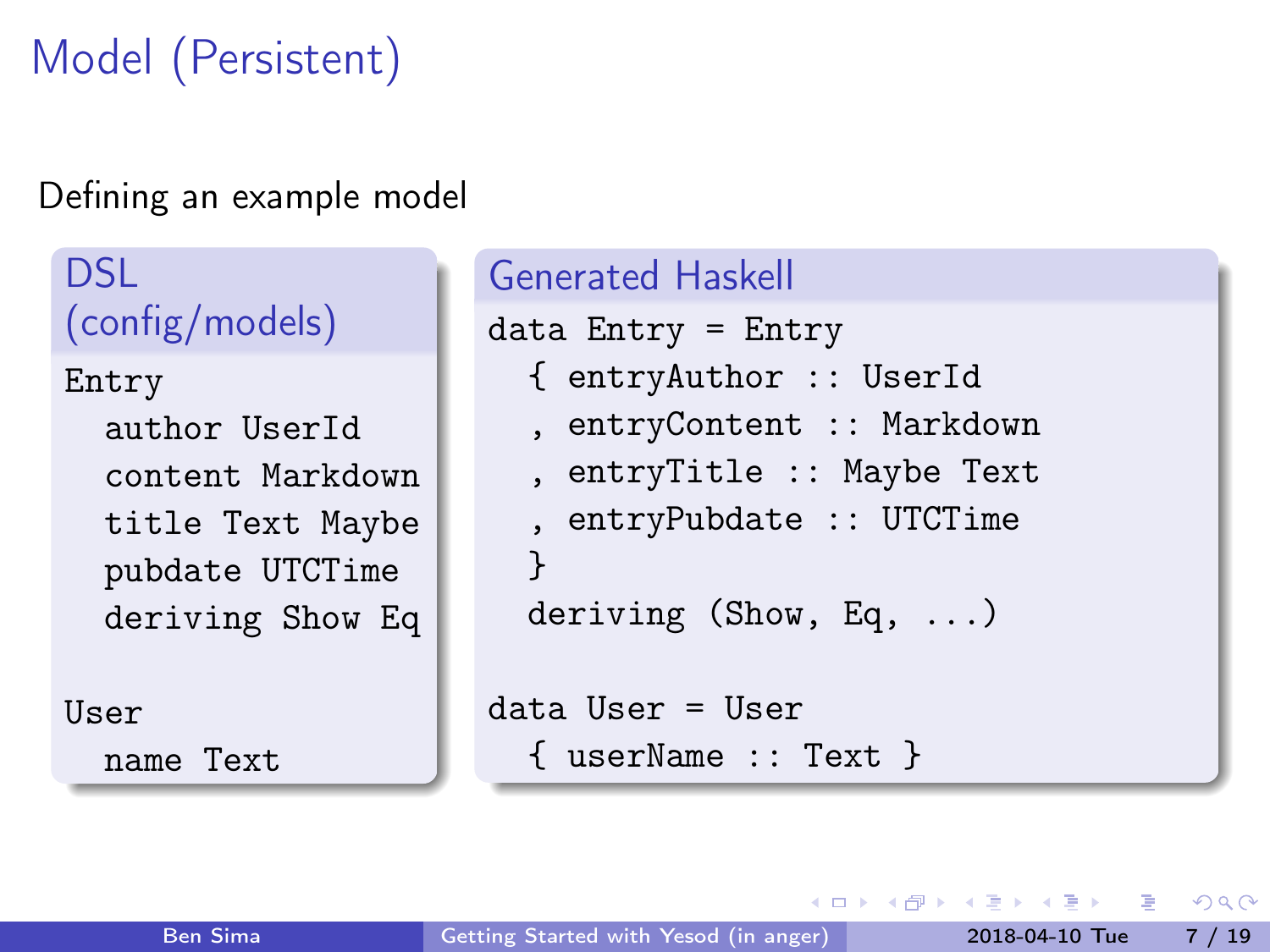#### Routes

config/routes:

/home HomeR GET /entries EntriesR GET POST /entries/#EntryId EntryR GET POST DELETE !/entries/new EntryNewR GET POST

- 3

 $QQ$ 

 $\overline{AB}$   $\rightarrow$   $\overline{AB}$   $\rightarrow$   $\overline{AB}$ 

4 **D** F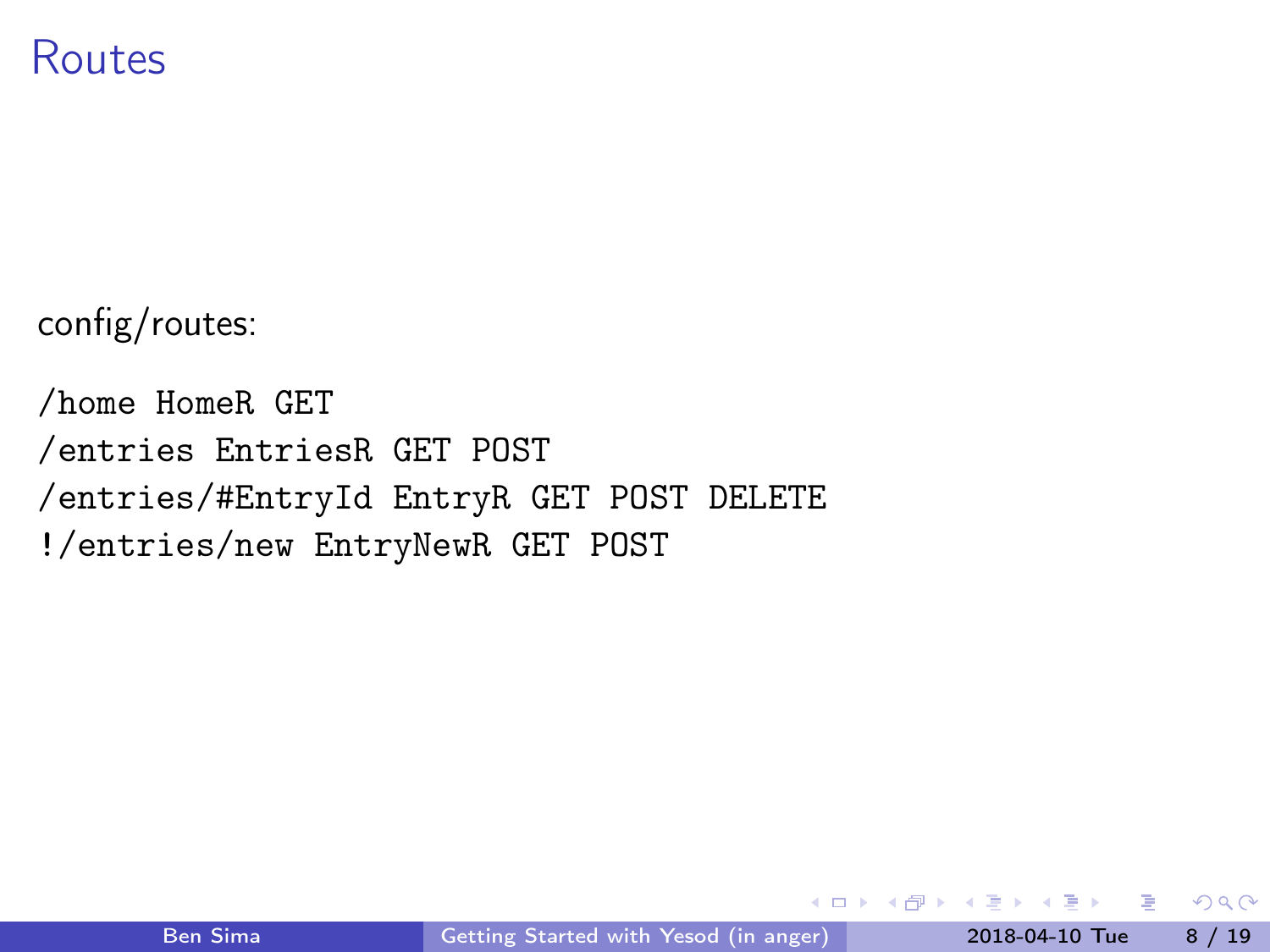## Controller (Haskell)

```
getEntryR :: EntryId -> Handler Html
getEntryR entryId = do
  entry <- runDB $ get404 entryId
  author <- runDB $ get (entryAuthor entry)
  defaultLayout $(widgetFile "entry")
```
 $=$   $\Omega$ 

 $\langle \langle \langle \langle \langle \rangle \rangle \rangle \rangle$  and  $\langle \langle \rangle \rangle$  and  $\langle \rangle$  and  $\langle \rangle$ 

 $\leftarrow$   $\Box$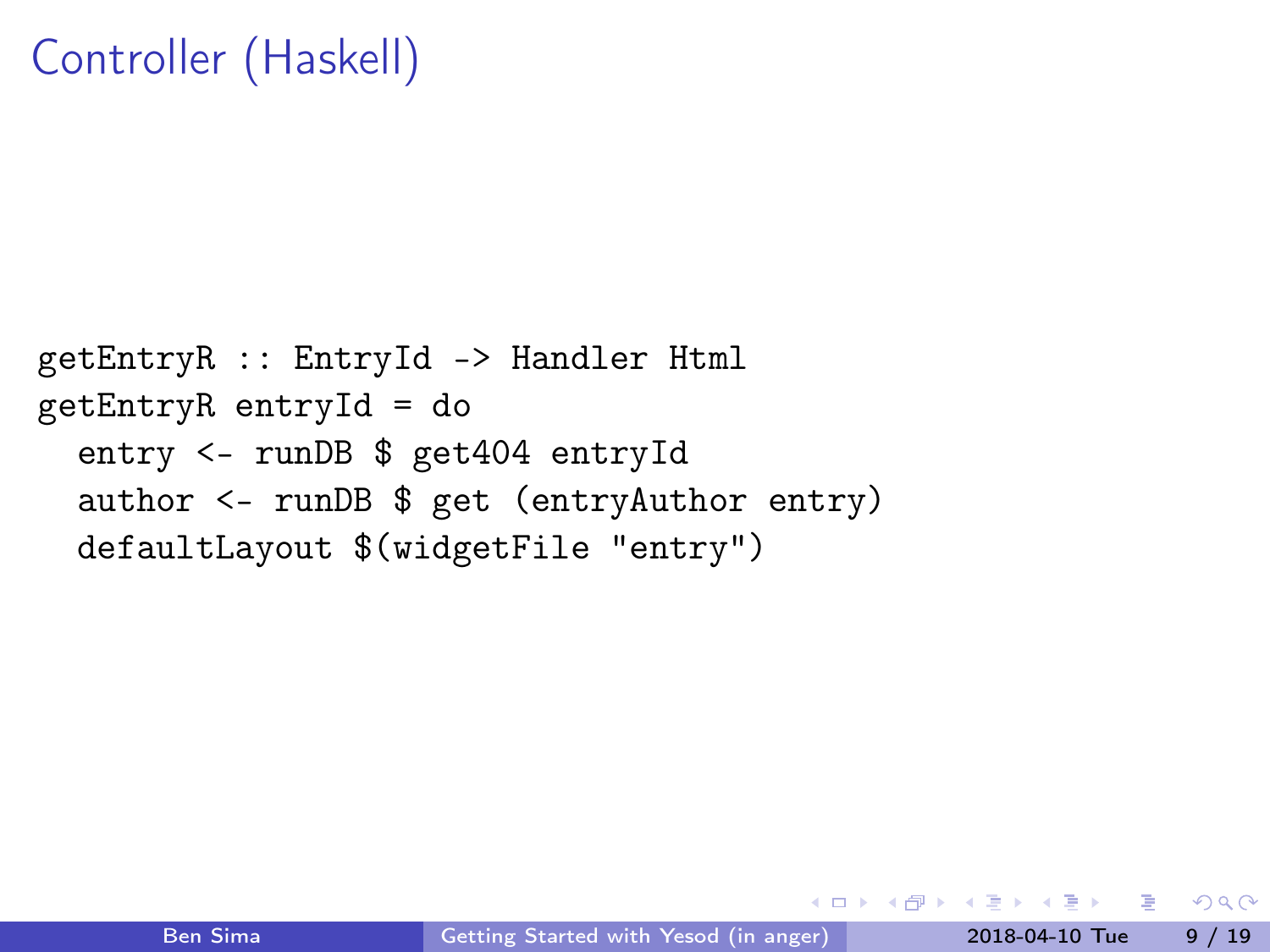## View (Shakespeare)

```
<div #entry-#{entryId entry}>
  $maybe title <- entryTitle entry
    <h1>#{title}
  $nothing
    <div .no-title>
  <p .by-line>
    By #{userName author} on #{fmtDate $ entryPubdate entry}
  <article>
```
#{markdownToHtml \$ entryContent entry}

÷.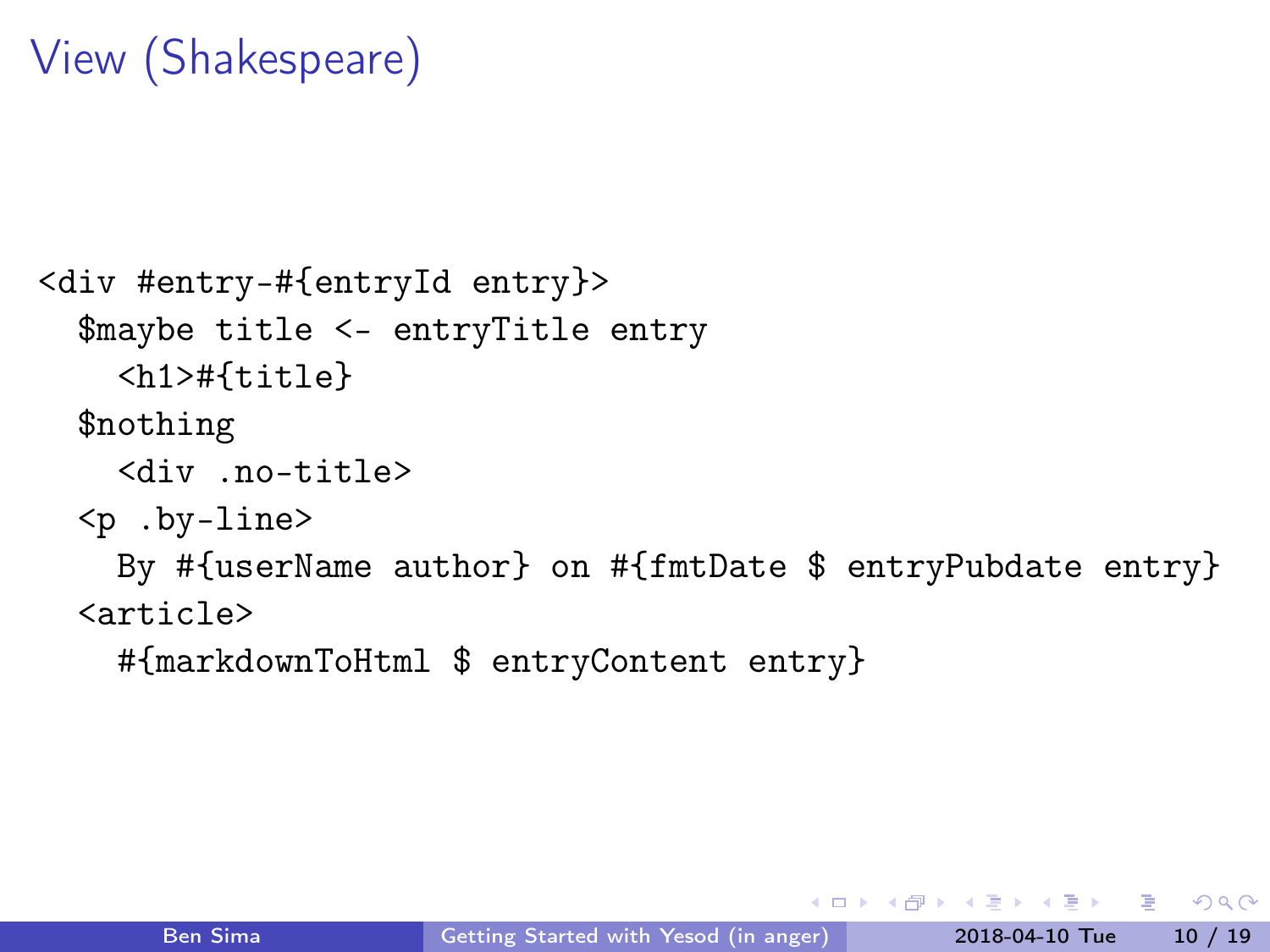### Forms

Displaying a form:

```
entryForm :: AForm Handler Entry
entryForm = Entry
  <$> areq textField "Title" Nothing
  <*> areq markdownField "Article" Nothing
getEntryNewR :: Handler Html
getEntryNewR = do
```
(widget, enctype) <- generateFormPost entryForm defaultLayout \$(widgetFile "entry-new")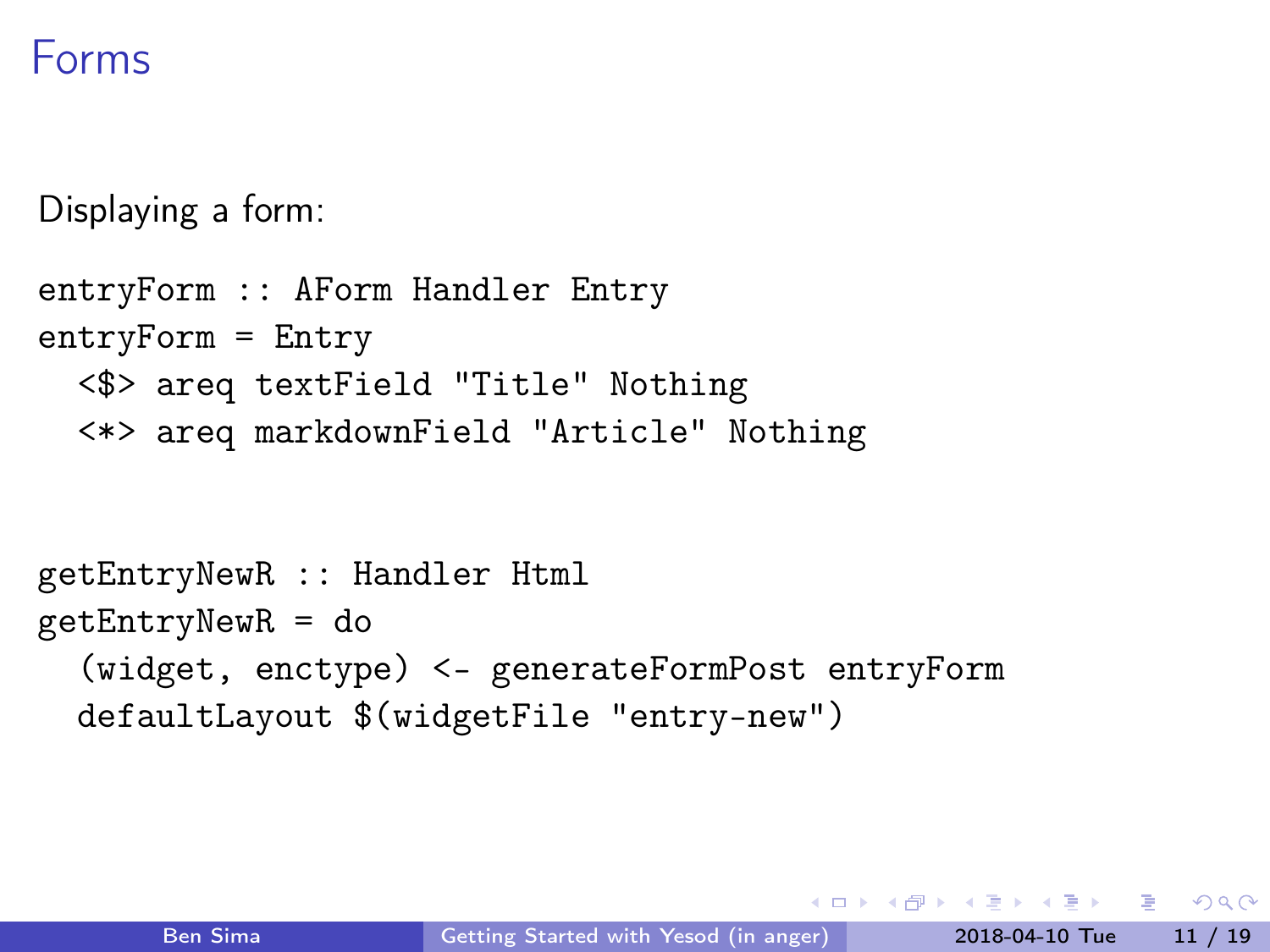## Forms

Posting a form:

```
entryForm :: AForm Handler Entry
entryForm = Entry
  <$> areq textField "Title" Nothing
  <*> areq markdownField "Article" Nothing
postEntryNewR :: Handler Html
postEntryNewR = do
  ((res, widget), enctype) <- runFormPost entryForm
  (userId, user) <- requireAuthPair
  case res of
    FormSuccess entry -> do
      entryId <- runDB $ insert $ entry {entryAuthor = userId}
      redirect $ EntryR entryId
    _ -> defaultLayout $(widgetFile "entry-new")
                                            (@) ( B ) ( B ) = B ( O Q O
```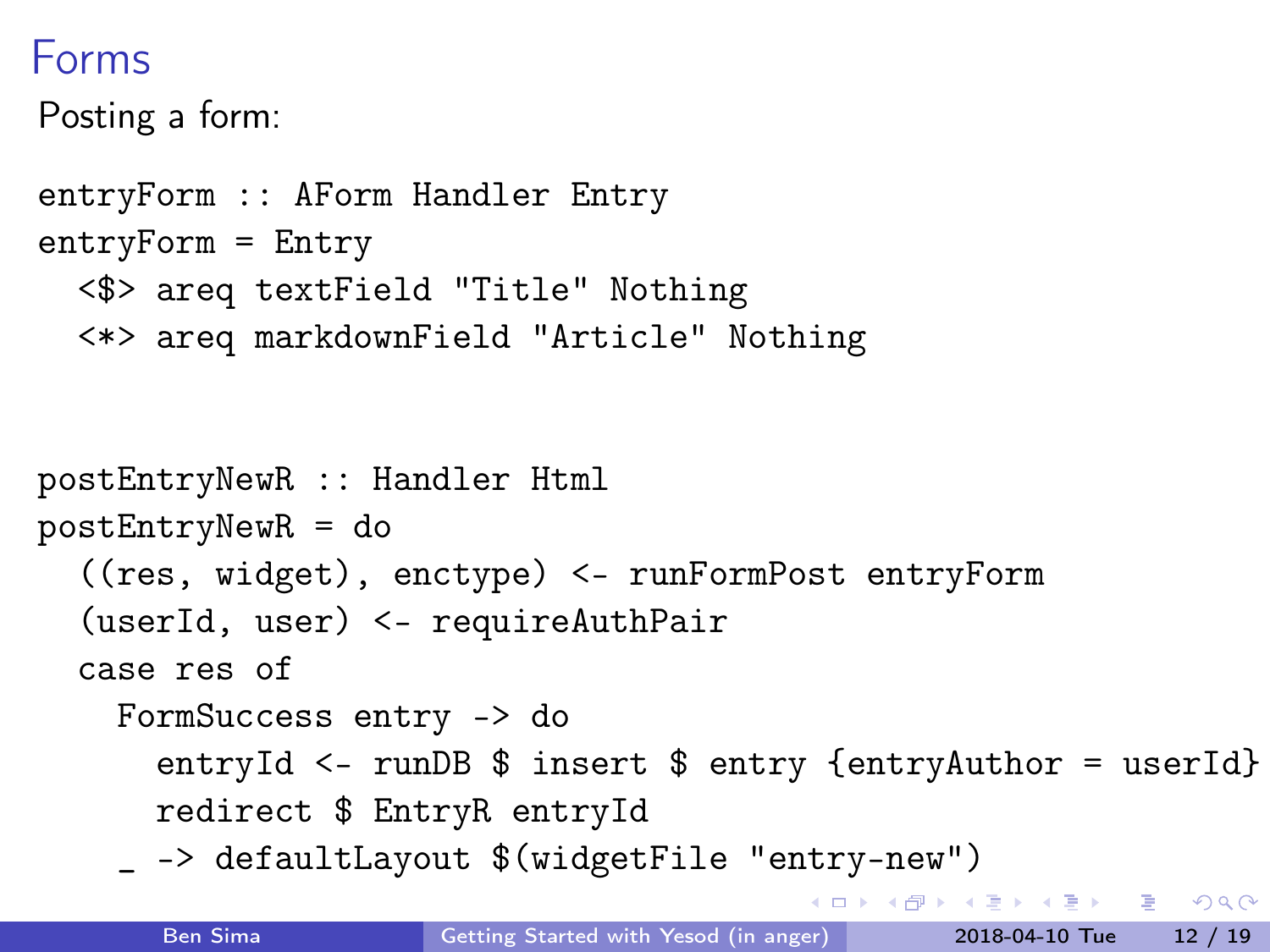

entry-new.hamlet

<form #new-entry-form .form-control method=post action=@{EntryNewR} enctype=#{enctype}> ^{widget} <button .btn.btn-default>Submit!

 $-10.5$ 

E.

The South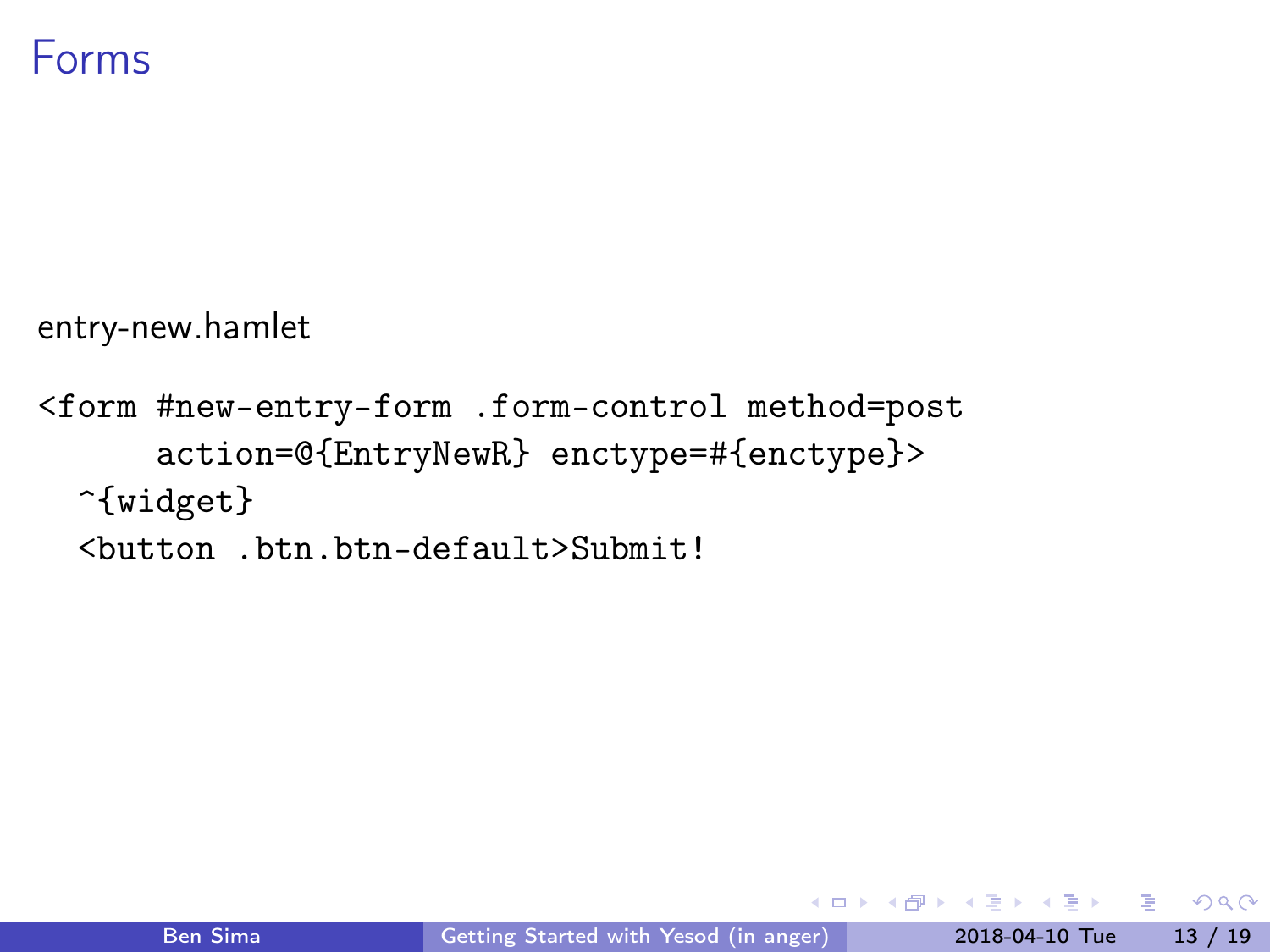## **Widgets**

```
addToLibrary :: UserId -> RefId -> Widget
addToLibrary uid refId = do
 libFormId <- newIdent
 mlib <- handlerToWidget $ runDB $ getBy $ UniqEntry uid refIo
  let (icon, txt) = case mlib of
        Nothing \rightarrow ("oi-plus", "Add to your library") :: (Text)
        Just \sim ("oi-check", "In your library") :: (Text, Text
 toWidget [julius|
<JS from next slide>
|]toWidget [whamlet|
<form .form-horizontal ##{libFormId}>
  <button .card-text.btn.btn-success.clickable.align-middle typ
    <i .oi.#{icon}.align-middle aria-hidden="true">
    <span .align-middle>
     #{txt}
|]
```
K ロ > K ④ > K ミ > K ミ → C → O Q O →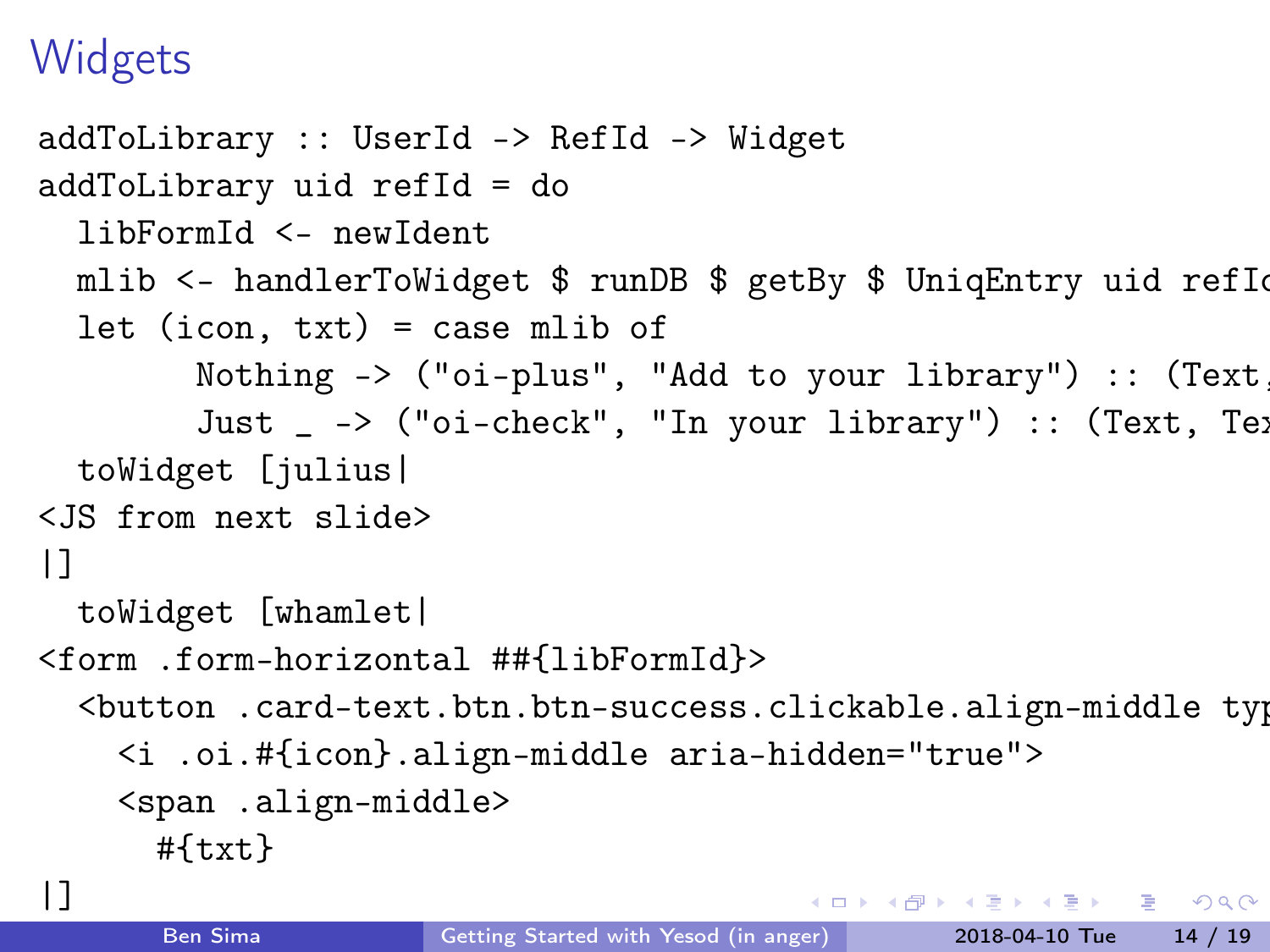# Type safe JS (kinda)

```
$("##{rawJS libFormId}").submit(function(event){
  event.preventDefault();
  \text{3.aiax}(\{url: '@{LibraryR}',
    type: 'POST',
    contentType: "application/json",
    data: JSON.stringify({refId: #{toJSON $ fromSqlKey refId}}),
    success: function (data) {
      $("##{rawJS libFormId} > button > i").removeClass("oi-plus")
      $("##{rawJS libFormId} > button > i").addClass("oi-check");
      $(''##{rawJS libFormId} > button > span") .text("In your 1")},
    error: function (data) {
      console.warn("Error: " + data);
    },
  });
});
                                          KOD KOD KED KED DA GOOD
      Ben Sima Getting Started with Yesod (in anger) 2018-04-10 Tue 15 / 19
```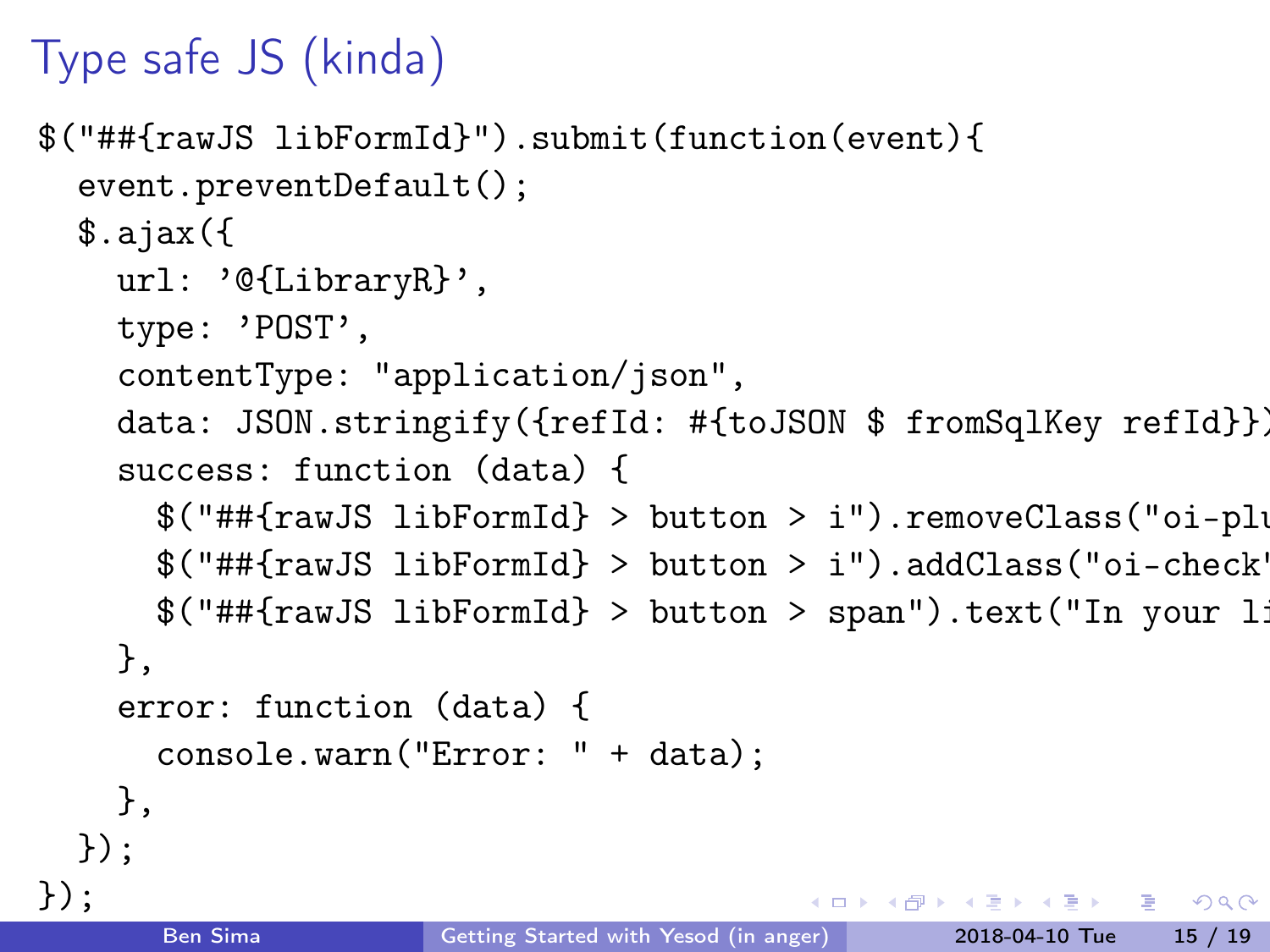## Content Negotiation - TypedContent

```
getEntryR :: EntryId -> Handler TypedContent
getEntryR entryId = do
  entry <- runDB $ get404 entryId
  selectRep $ do
    provideRep $ defaultLayout $ [whamlet|#{entry}|]
   provideJson entry
   provideRepType "text/csv" $ Csv.encode entry
```
KEL KALA KEL KEL ARA KELA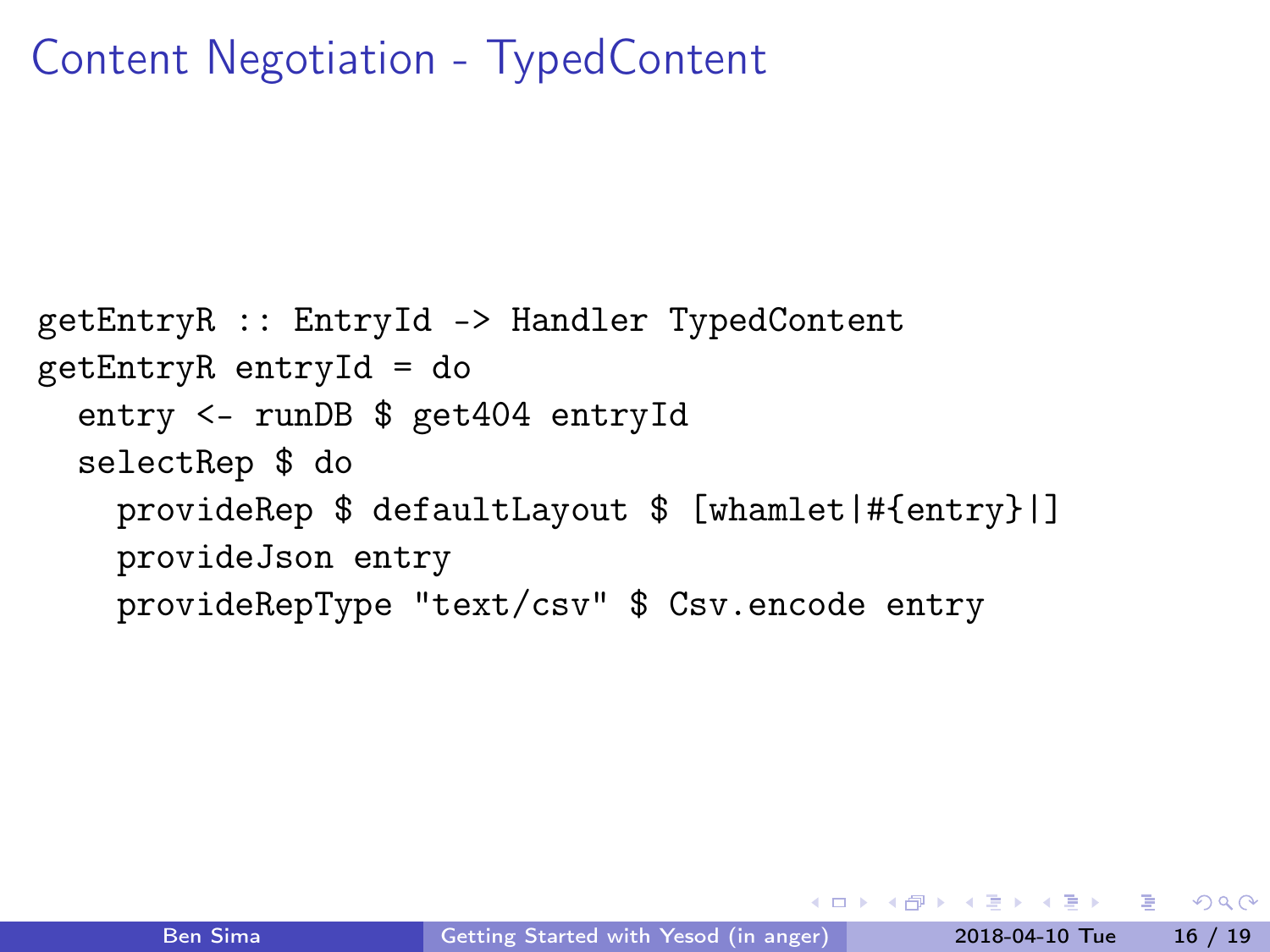## The Yesod Typeclass

[https://www.stackage.org/haddock/nightly-2018-04-03/](https://www.stackage.org/haddock/nightly-2018-04-03/yesod-core-1.6.2/Yesod-Core.html) [yesod-core-1.6.2/Yesod-Core.html](https://www.stackage.org/haddock/nightly-2018-04-03/yesod-core-1.6.2/Yesod-Core.html)

4 D F

4 何 ト ( ÷  $\sim$ 

÷.

 $QQQ$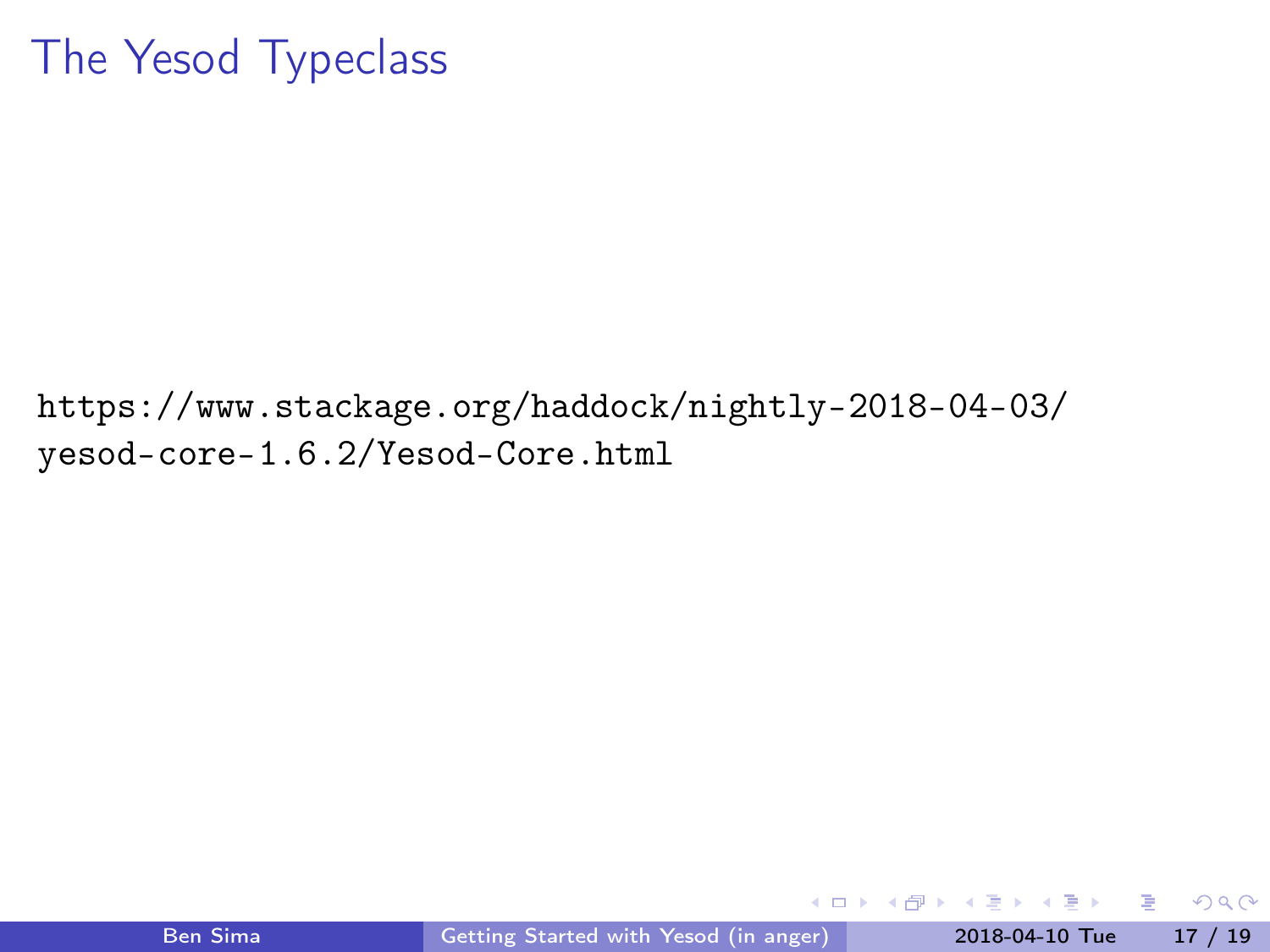## Yesod Auth

Yesod ships with authentication:

- OpenID
- OAuth
- Email/Password

4 D F

●▶

÷ × э